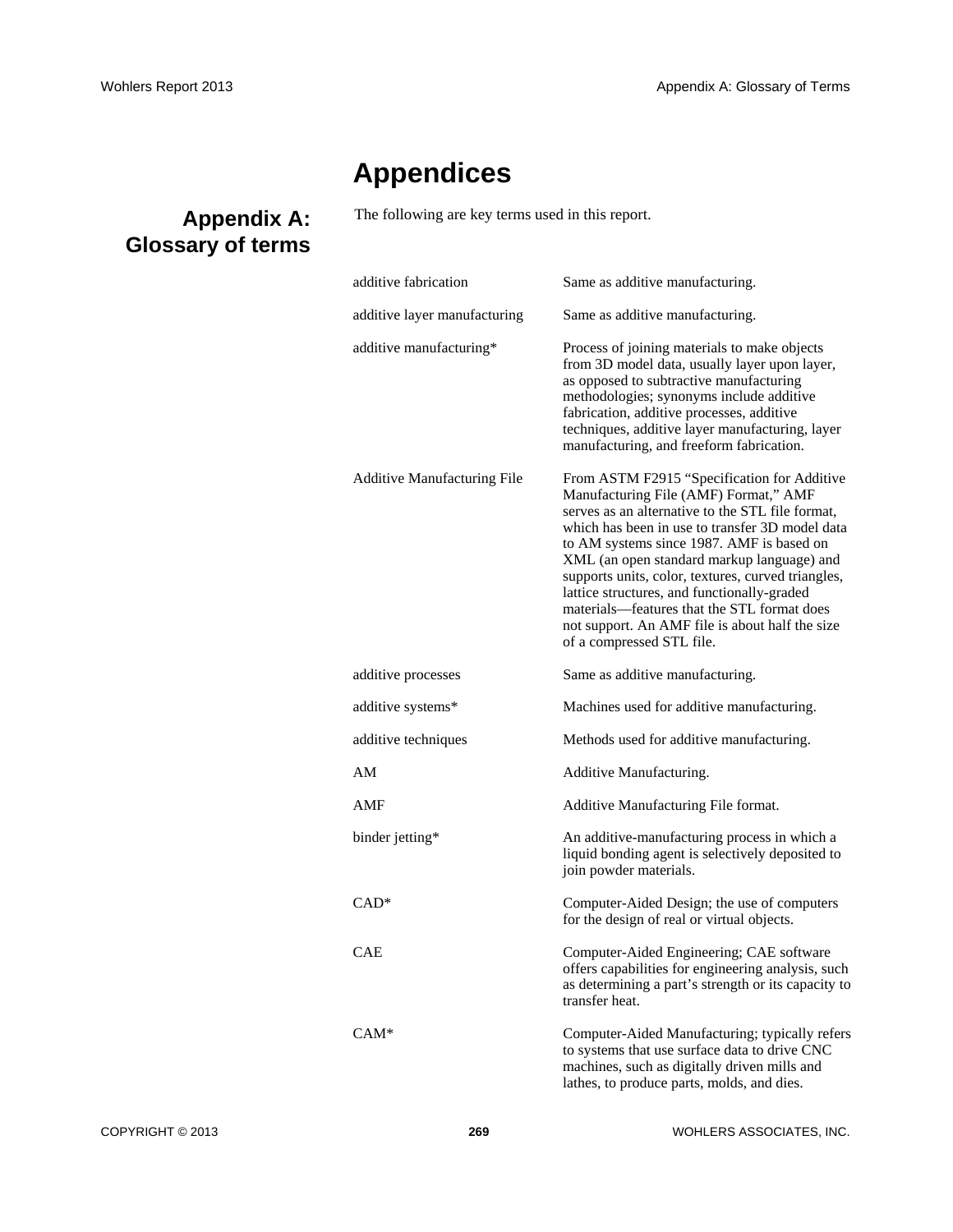| <b>CNC</b>                  | Computer Numerical Control; machines<br>equipped with CNC capabilities include mills,<br>lathes, and flame cutters.                                                                                                                                                                                   |
|-----------------------------|-------------------------------------------------------------------------------------------------------------------------------------------------------------------------------------------------------------------------------------------------------------------------------------------------------|
| <b>CT</b>                   | Computed Tomography; CT scanning is a<br>method of capturing the internal and external<br>structure of an object. A CT scan results in a<br>series of two-dimensional gray-scale images.                                                                                                              |
| directed energy deposition* | An additive-manufacturing process in which<br>focused thermal energy is used to fuse materials<br>by melting as they are being deposited.<br>"Focused thermal energy" means that an energy<br>source (e.g., laser, electron beam, or plasma arc)<br>is focused to melt the materials being deposited. |
| facet*                      | Typically a three- or four-sided polygon that<br>represents an element of a 3D polygonal mesh<br>surface or model. Triangular facets are used in<br>STL files.                                                                                                                                        |
| FFF                         | Freeform Fabrication; another name for additive<br>manufacturing.                                                                                                                                                                                                                                     |
| material extrusion*         | An additive-manufacturing process in which<br>material is selectively dispensed through a<br>nozzle or orifice.                                                                                                                                                                                       |
| material jetting*           | An additive-manufacturing process in which<br>droplets of build material are selectively<br>deposited. Example materials include<br>photopolymer and wax.                                                                                                                                             |
| metrology                   | The science of measurement.                                                                                                                                                                                                                                                                           |
| <b>MRI</b>                  | Magnetic Resonance Imaging; alternative to CT<br>scanning that offers better soft-tissue contrast;<br>MRI does not use ionizing radiation.                                                                                                                                                            |
| <b>NURBS</b>                | Non-Uniform Rational B-Splines; NURBS<br>surfaces are used to describe the shape of 3D<br>computer models that are mathematically<br>accurate.                                                                                                                                                        |
| <b>PIM</b>                  | Plastic Injection Molding; popular method of<br>molding parts from thermoplastic materials such<br>as polypropylene, polyamide (nylon),<br>polycarbonate, ABS, polyethylene, and<br>polystyrene.                                                                                                      |
| powder bed fusion*          | An additive-manufacturing process in which<br>thermal energy selectively fuses regions of a<br>powder bed.                                                                                                                                                                                            |
| prototype tooling*          | Molds, dies, and other devices used to produce<br>prototypes; sometimes referred to as bridge<br>tooling or soft tooling.                                                                                                                                                                             |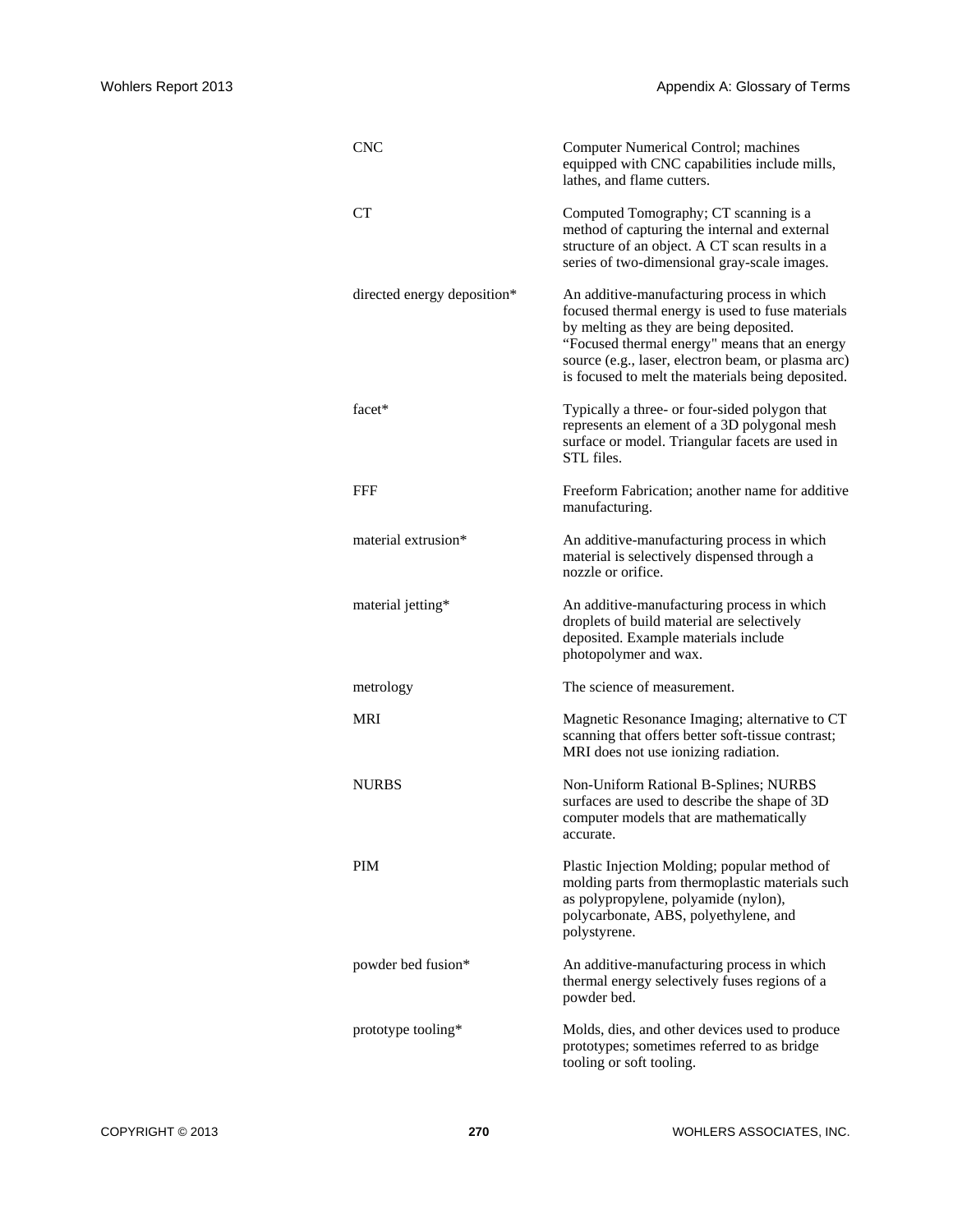| reverse engineering* | A method of creating a digital representation<br>from a physical object to define its shape,<br>dimensions, and internal and external features.                                                                                                                                                                                                                                                                                                                                                                                                       |
|----------------------|-------------------------------------------------------------------------------------------------------------------------------------------------------------------------------------------------------------------------------------------------------------------------------------------------------------------------------------------------------------------------------------------------------------------------------------------------------------------------------------------------------------------------------------------------------|
| rapid prototyping*   | Additive manufacturing of a design, often<br>iterative, for form, fit, or functional testing, or a<br>combination thereof.                                                                                                                                                                                                                                                                                                                                                                                                                            |
| rapid tooling*       | The use of additive manufacturing to make tools<br>or tooling quickly, either directly, by making<br>parts that serve as the actual tools or tooling<br>components, such as mold inserts, or indirectly,<br>by producing patterns that are, in turn, used in a<br>secondary process to produce the actual tools.                                                                                                                                                                                                                                      |
| <b>SFF</b>           | Solid Freeform Fabrication; another name for<br>additive manufacturing.                                                                                                                                                                                                                                                                                                                                                                                                                                                                               |
| sheet lamination*    | An additive-manufacturing process in which<br>sheets of material are bonded to form an object.                                                                                                                                                                                                                                                                                                                                                                                                                                                        |
| solid model          | 3D CAD representation defined using solid<br>modeling techniques with a computer. Solid<br>modeling is somewhat like using material such<br>as wood or foam to create a shape. Many solid-<br>modeling software products use geometric<br>primitives, such as cylinders and spheres, and<br>features such as holes and slots, to construct<br>shapes. Solid models are preferred over surface<br>models for additive manufacturing because they<br>define a closed, "water tight" volume-a<br>requirement for most additive-manufacturing<br>systems. |
| surface model*       | Mathematical or digital representation of an<br>object as a set of planar or curved surfaces, or<br>both, that may or may not represent a closed<br>volume. Surface models may consist of Bezier<br>B-spline or NURBS surfaces. A surface model<br>may also consist of a mesh of polygons, such as<br>triangles, although this approach approximates<br>the exact shape of the model.                                                                                                                                                                 |
| 3D printing*         | Fabrication of objects through the deposition of<br>a material using a print head, nozzle, or other<br>printer technology. Term often used<br>synonymously with additive manufacturing; in<br>particular associated with machines that are low<br>end in price and/or overall capability.                                                                                                                                                                                                                                                             |
| 3D digitizing        | Same as 3D scanning.                                                                                                                                                                                                                                                                                                                                                                                                                                                                                                                                  |
| 3D scanning          | Metrological method of determining the size and<br>shape of an object using some amount of<br>automation; often involves an optical device,<br>such as a laser, and sensors that calculate the xyz<br>coordinates using a technique called<br>triangulation.                                                                                                                                                                                                                                                                                          |